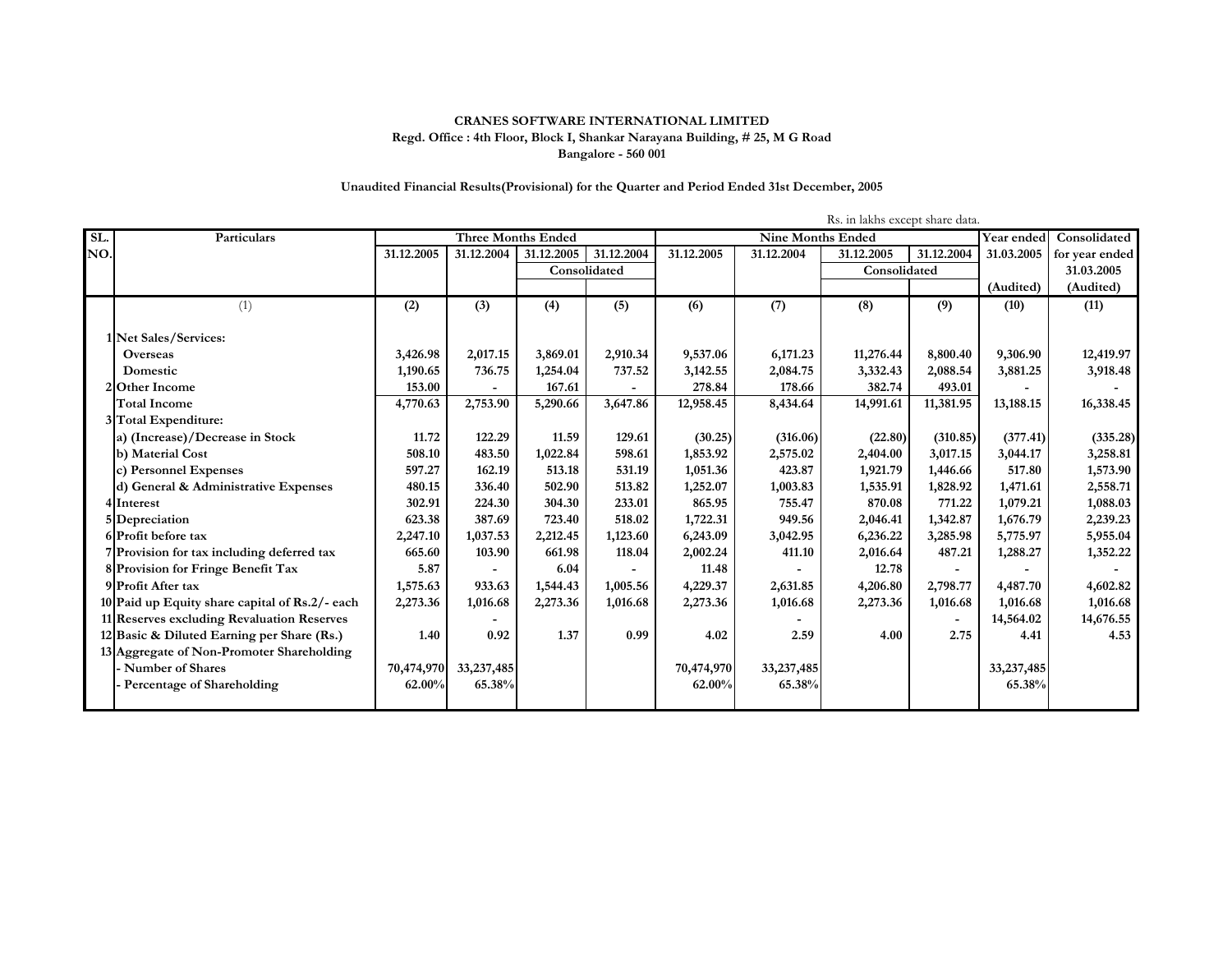|        |                                                                 |            |                      |                          |            | Rs. in lakhs                     |
|--------|-----------------------------------------------------------------|------------|----------------------|--------------------------|------------|----------------------------------|
|        |                                                                 |            | <b>Quarter Ended</b> | <b>Nine Months Ended</b> | Year       |                                  |
| Sl.No. | Particulars                                                     | 31.12.2005 | 31.12.2004           | 31.12.2005               | 31.12.2004 | ended<br>31.03.2005<br>(Audited) |
|        |                                                                 |            |                      |                          |            |                                  |
|        | 1Segment Revenue:                                               |            |                      |                          |            |                                  |
|        | a) Product Division                                             | 4,477.64   | 2,627.41             | 12,230.47                | 7,876.65   | 12,691.76                        |
|        | b) Training Division                                            | 139.99     | 126.49               | 449.14                   | 379.33     | 496.39                           |
|        | Total                                                           | 4,617.63   | 2,753.90             | 12,679.61                | 8,255.98   | 13,188.15                        |
|        | Less : Inter segment Revenue                                    |            |                      |                          |            |                                  |
|        | <b>Net Sales</b>                                                | 4,617.63   | 2,753.90             | 12,679.61                | 8,255.98   | 13,188.15                        |
|        | Add: Other unallocable Income                                   | 153.00     |                      | 278.84                   | 178.66     |                                  |
|        | <b>Total Income</b>                                             | 4,770.63   | 2,753.90             | 12,958.45                | 8,434.64   | 13,188.15                        |
|        | 2 Segment Results                                               |            |                      |                          |            |                                  |
|        | (Profit(+)/Loss(-) before tax and interest from each segment    |            |                      |                          |            |                                  |
|        | a) Product Division                                             | 2,452.02   | 1,175.83             | 6,792.70                 | 3,569.10   | 6,623.05                         |
|        | b) Training Division                                            | 97.99      | 86.00                | 316.34                   | 229.32     | 232.13                           |
|        | Total                                                           | 2,550.01   | 1,261.83             | 7,109.04                 | 3,798.42   | 6,855.18                         |
|        | Less : i) Interest                                              | 302.91     | 224.30               | 865.95                   | 755.47     | 1,079.21                         |
|        | ii) Other unallocable expenditure net off<br>unallocable income |            |                      |                          |            |                                  |
|        | <b>Total Profit Before Tax</b>                                  | 2,247.10   | 1,037.53             | 6,243.09                 | 3,042.95   | 5,775.97                         |
|        | 3 Capital Employed (Segment assets-Segment Liabilities)         |            |                      |                          |            |                                  |
|        | a) Product Division                                             | 32,988.65  | 14,912.87            | 32,988.65                | 14,912.87  | 24,905.89                        |
|        | b) Training Division                                            | 1,069.55   | 718.19               | 1,069.55                 | 718.19     | 984.47                           |
|        | Total                                                           | 34,058.20  | 15,631.06            | 34,058.20                | 15,631.06  | 25,890.36                        |

## **Segment-wise Revenue, Results & Capital Employed**